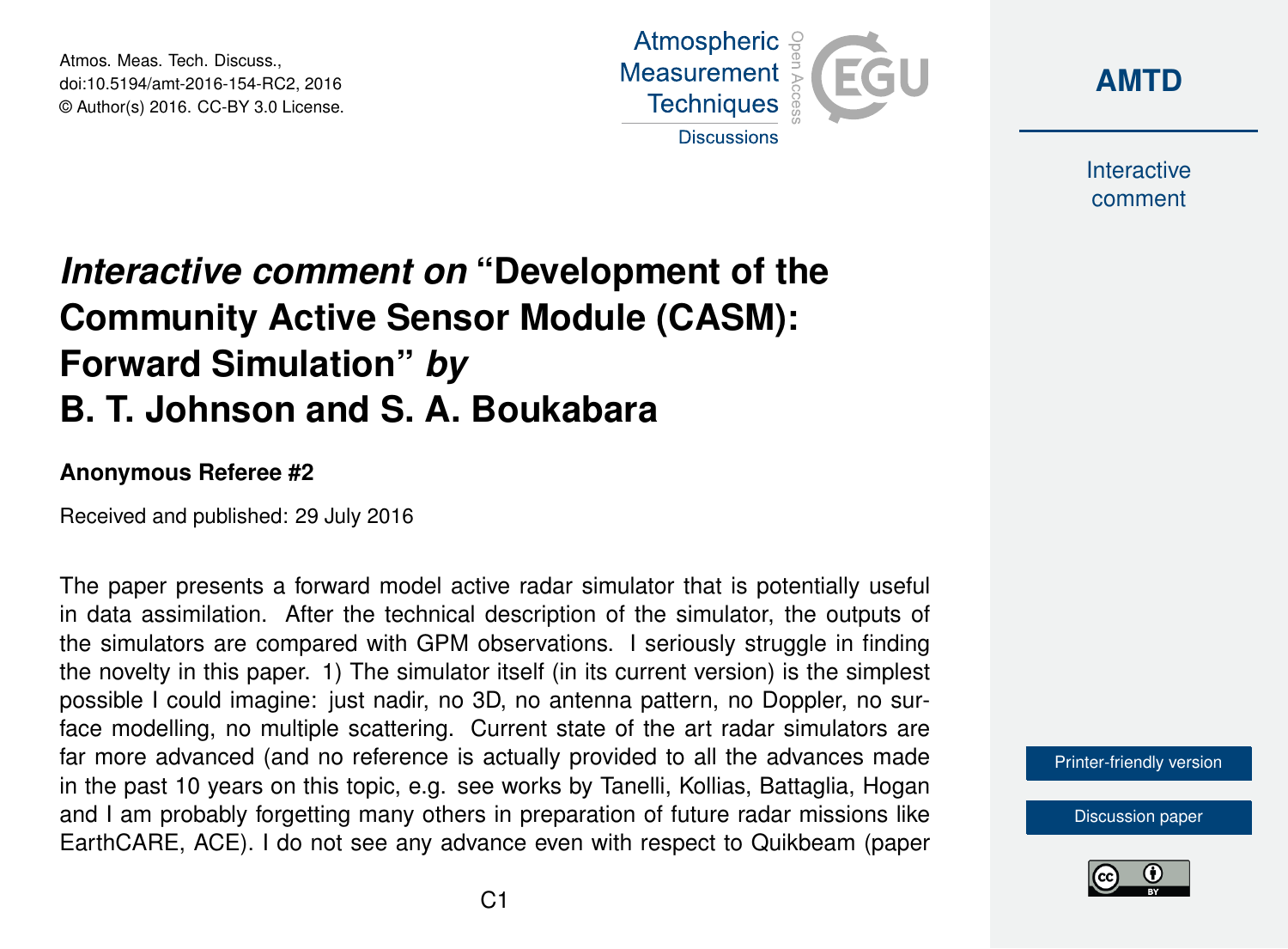published almost 10 years ago) or to the simulator developed by R. Hogan. If the simulator is simpler because it wants to be extremely fast and capable of computing the adjoint and Jacobians this should be demonstrated (but is left as future work). Moreover if you claim that it is useful for altimeters and scatterometers you should show examples where you can simulate the surface returns (as seen by altimeters!). 2) The other serious problem I see is represented by the scattering libraries. How is possible to only include Mie spheres (in the current version) and only particles with sizes smaller than 1.5mm? All LUT can be very quickly updated. 3) All the description in Sect2.3 is pretty contorted and confused. Computing single scattering scattering and backscattering cross sections is straightforward. Integrating over PSD provides then extinction, scattering and backscattering coefficients (details are found in text books, no need to repeat them). Formula (6) is indeed exact (the backscattering cross section by definition is the scattering cross section at Theta=180) and not a rough approximation. A lot of imprecise statements (e.g. What is "air" (dry air)? The attenuation indeed starts from 0 not r0, kscat and kext are NOT UNITLESS but Lˆ-1 , confusion in formula (5)). 4) I do not understand what you are comparing here. If you are using Mie spheres with the same mixing rule all results should be spot on. Where is the difference coming from? 5) Sect.3. Again I do not see what you want to prove here. Essentially you are comparing your model with the GPM forward model and LUT. If you are using the same LUT as GPM your results should be spot on (not really because the retrieved profiles are not perfectly reproducing the observations but if I remember well there are forward modelled reflectivities in GPM files). The only thing that you are indeed proving is that you have some problem/bug in your code as clearly highlighted by what is happening in Fig.10 around pixels 100-120. Given all these weaknesses I deem the article not suited for publication and I would review it again only if my criticisms are seriously addressed. I do not want to demoralize the authors; their work is indeed potentially very useful but a lot more must be done to level their work with the state of the art in this research field.

## **[AMTD](http://www.atmos-meas-tech-discuss.net/)**

**Interactive** comment

[Printer-friendly version](http://www.atmos-meas-tech-discuss.net/amt-2016-154/amt-2016-154-RC2-print.pdf)

[Discussion paper](http://www.atmos-meas-tech-discuss.net/amt-2016-154)